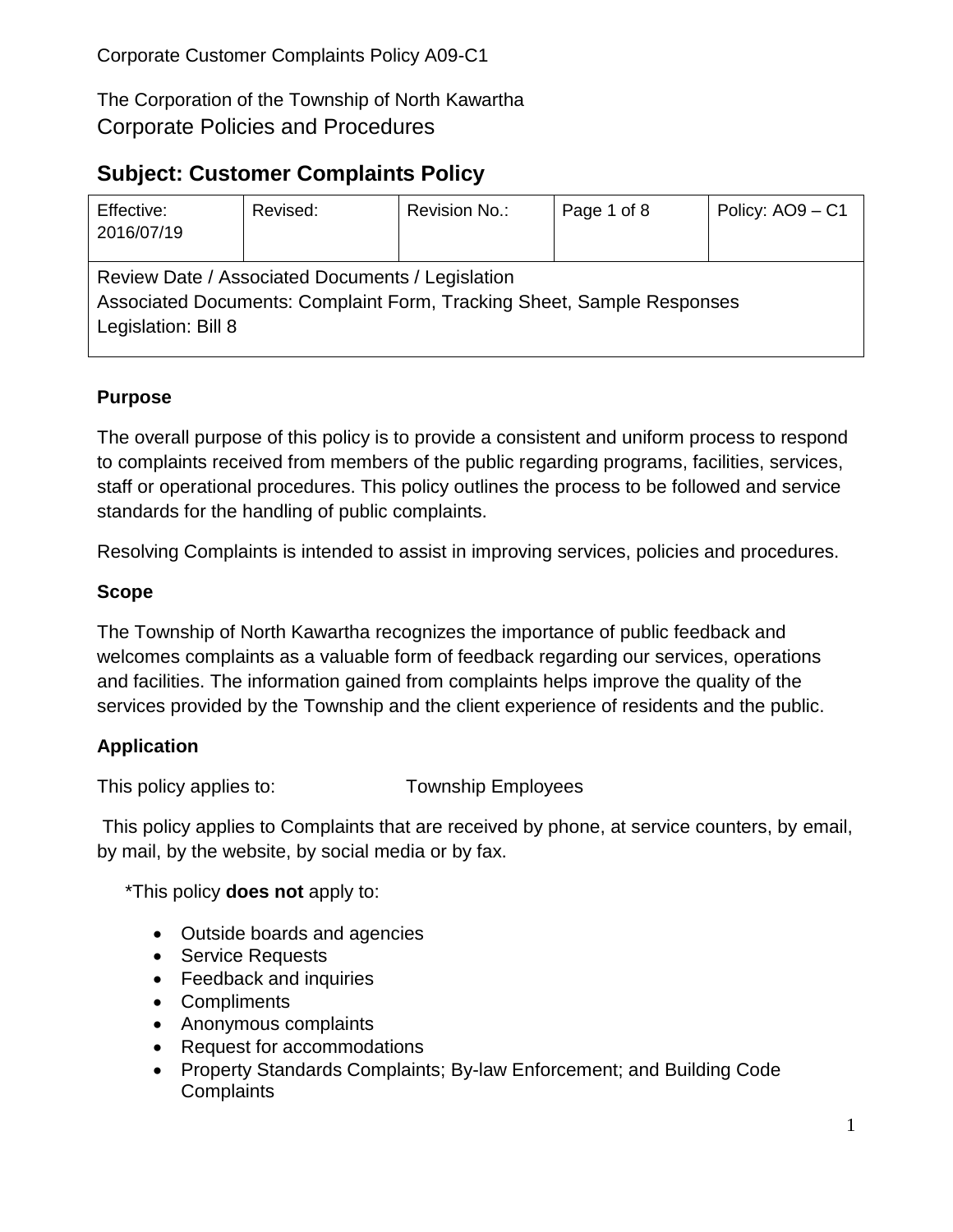- Matters before the courts or administrative tribunals (e.g. OMB)
- Members of Council

These communications and requests are all handled through other mechanisms and processes. While this policy does not apply to anonymous complaints, these complaints will be provided to the Chief Administrative Officer to determine whether there is any merit to the complaint and to take any action deemed appropriate.

## **Definitions**

**Complaint** – any expression of dissatisfaction about the action or lack of action taken regarding operations, facilities or services provided by the Township or by a person or body acting on behalf of the Township.

Examples may include but are not limited to:

- a perceived failure to something agreed to;
- a failure to observe a policy or procedure;
- unfair or discourteous actions/statements by staff.

**Complainant** – the person who is dissatisfied and filing the complaint. Anyone who uses or is affected by Municipal services can make a complaint including: residents, people who work in or visit the Township, local businesses or community groups.

**Compliment** – an expression of appreciation for satisfactory or above-satisfactory service.

**Feedback** – input from client that is neither positive, nor negative, but provides input or ideas.

**Service Request** – a request for a specific service provided by the Township.

### **Policy Requirements**

The Township will deal with all complaints promptly, courteously, impartially and professionally. All complainants will be treated with respect and will not receive adverse treatment or any form of reprisal.

All complaints will be dealt with in accordance with the Municipal Freedom of Information and Protection of Privacy Act and other applicable legislation. The identity of the complainant will be made known only to those who need to know in order to consider the complaint. All participants in the complaints process shall keep the details of the complaint confidential except as may be required by law. If the matter goes to arbitration, it may be necessary to release the complainant's name and contact information during the resolution process.

Complaints received by one department are to be limited to that specific department unless the complaint involves more than one department. Generally, Department A will not be able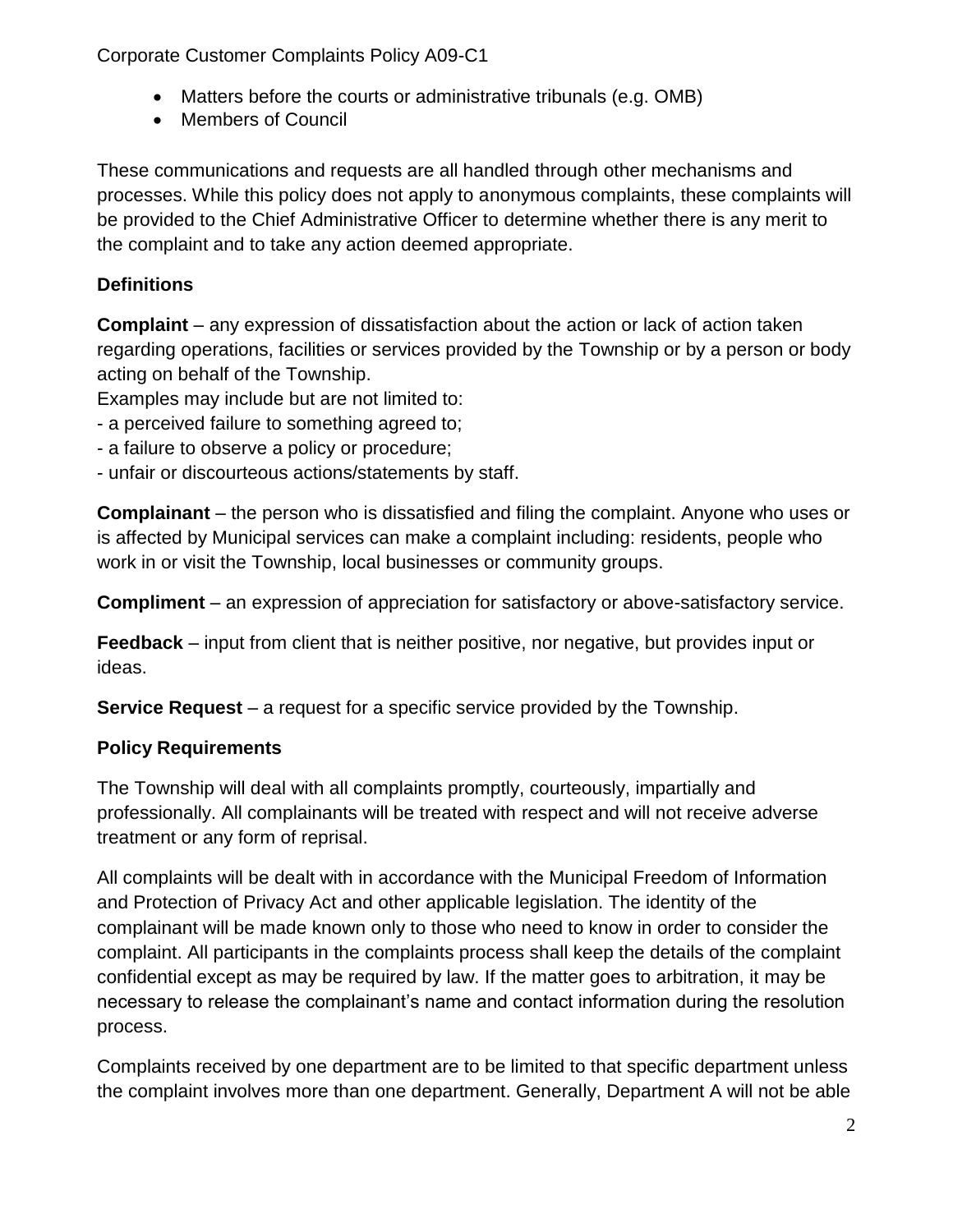to view complaints received by Department B unless operationally required to address the complaint.

### **What is a complaint?**

A complaint is any expression of dissatisfaction about the action or lack of action taken regarding operations, facilities or services provided by the Township or by a person or body acting on behalf of the Township.

All complaints filed necessitate a response.

Anonymous complaints will not be acted upon.

#### **Who can make a complaint?**

Anyone who uses or is affected by Municipal services can make a complaint. This includes:

- residents
- people who work in or visit the Township
- local businesses
- community groups

Some individuals may require assistance to make a complaint, and complaints can be made on their behalf, provided that the person affected has given their consent in writing.

Complaints can be submitted:

- By telephone at 705-656-4445 or 1-800-755-6931;
- By email: reception@northkawartha.on.ca
- By mail; PO Box 550, Apsley, Ontario K0L 1A0
- By fax at 705-656-4446;
- In person at the Township Administrative Office, 280 Burleigh Street, Apsley

#### **Service Standards**

The following Service Standards will be adhered to in the handling of all complaints received:

All Complaints will be logged on the electronic Complaints Form (filed by year). Sample form is attached as Appendix 'B'

Complainants must receive an acknowledgement of receipt of their complaint and an assigned tracking number within two (2) business days. This acknowledgement must identify who will be following up on the complaint as well as their contact information.

A final response or update must be sent to the complainant within 10 business days, barring exceptional circumstances.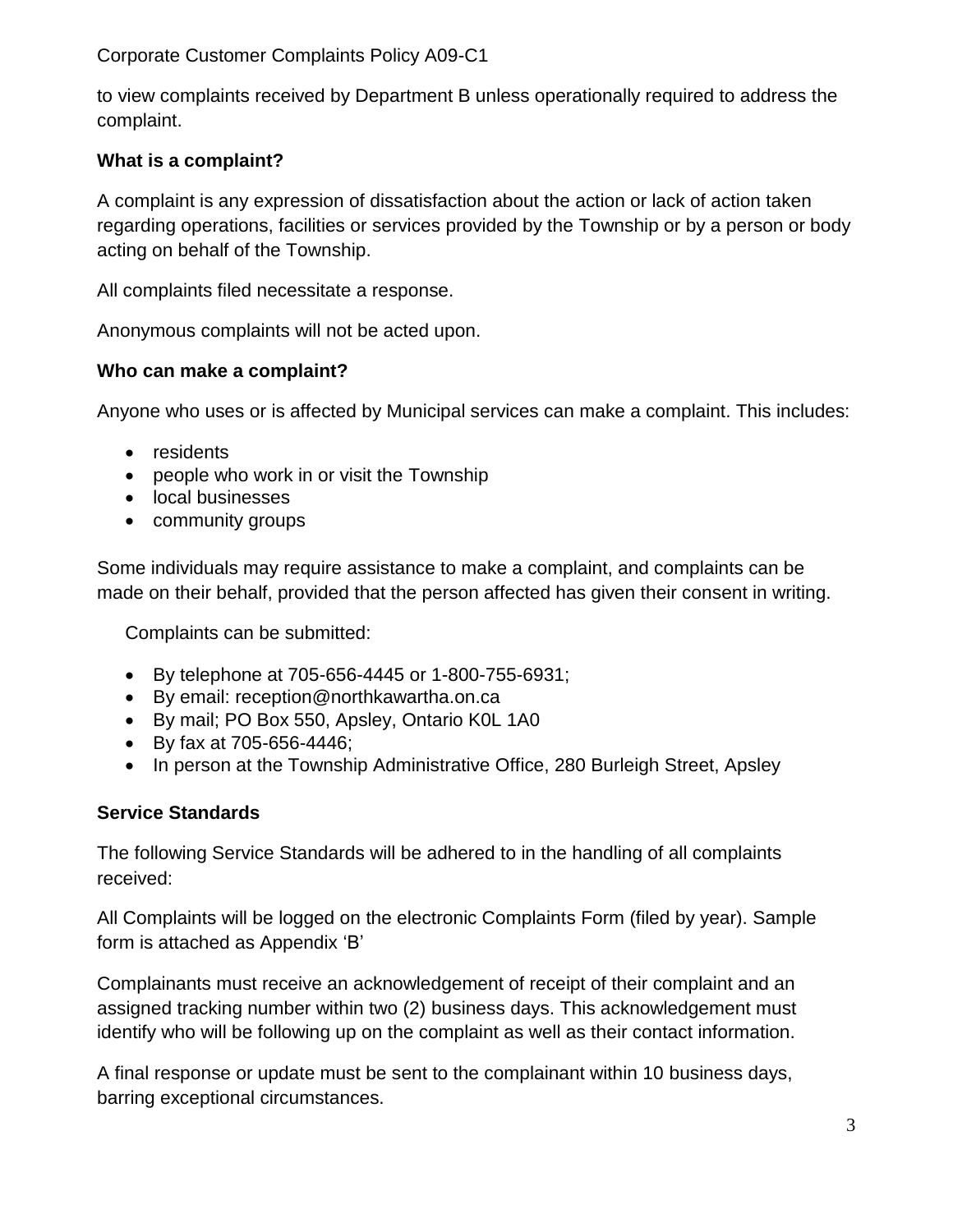Complaints that are forwarded between departments are to be copied to the CAO, who may intervene to ensure that the complaint receives action by the appropriate department. Refer to Appendix "A" for the procedures.

#### **Compliance**

Department Heads are responsible for implementation and ongoing compliance with the Complaints Handling Policy.

Quarterly reports will be provided by each Department Head to the CAO indicating the number of complaints received during the year, the number of complaints meeting service standards, the number of complaints outstanding, and the number of complaints not meeting service standards.

### **Responsibilities**

**Employees:** All employees are to have knowledge and awareness of the Township's requirement to receive complaints, the process through which a complaint can be made and the service standards that apply to complaints.

**Department Heads:** Department Heads are responsible for facilitating prompt response to all complaints by their staff to ensure that service standards are achieved and are responsible for the receipt and response of all complaints according to the service standards set out. Department Heads hold responsibility for departmental compliance to the Complaints Policy.

**Chief Administrative Officer (CAO):** The CAO will monitor corporate compliance with this policy and will follow up with appropriate departments as required.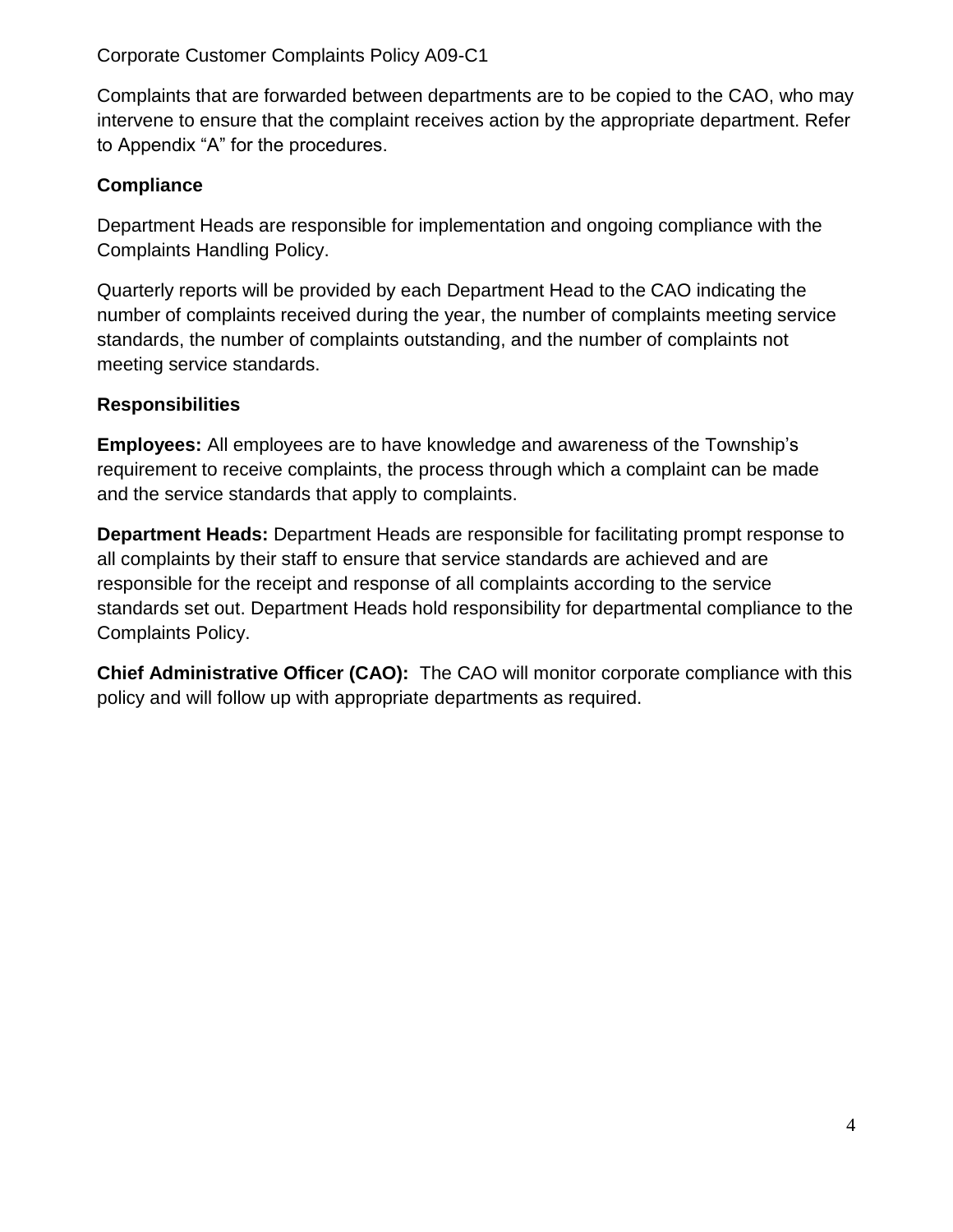## **Appendix A**

# **Procedures for the Complaints Policy**

#### **General (applies to all employees)**

The Township is committed to providing enhanced customer service and is committed to being responsive and accountable to its customers.

The Township receives service requests on a daily basis. Service requests that may be outside of the scope of a typical request; that may require some further investigation; that may require a policy or By-law amendment, etc… should be documented by employees. Each Department may choose an appropriate documentation method (request form, note book, log etc…).

Service requests may include but are not limited to:

- notifying the Township of missed garbage collection
- request for road maintenance (pot hole repair)
- request to trim a tree on a Township road allowance

The documentation should note the requester name and contact information, date, nature of the request, location, resolution being sought and any other relevant information. The resolution to the request will be documented. The majority of service requests are closed to the satisfaction of customers but there may be occasion when a service request is not addressed to the satisfaction of a customer and as such a Complaint may be made.

#### **Procedure for Managing Complaints**

The following outlines the service standards for the handling of Complaints:

- i. All Complaints will note date of receipt of the Complaint and be forwarded to the Clerk's Department to be assigned a tracking number by year. Files will be maintained by the Clerk's Department related to the Complaints process.
- ii. The Clerk's office will provide the Complainant with an acknowledgement of receipt within two (2) business days and will identify the tracking number and who will be following up on the Complaint along with their contact information.
- iii. The Complaint will then be forwarded to the appropriate Department. Should the Complaint involve the Clerk's Department, the CAO will oversee the Complaint process.
- iv. The Department Head will consult with applicable staff, summarize findings and identify action to resolve the complaint. The Complainant may be contacted to clarify the Complaint.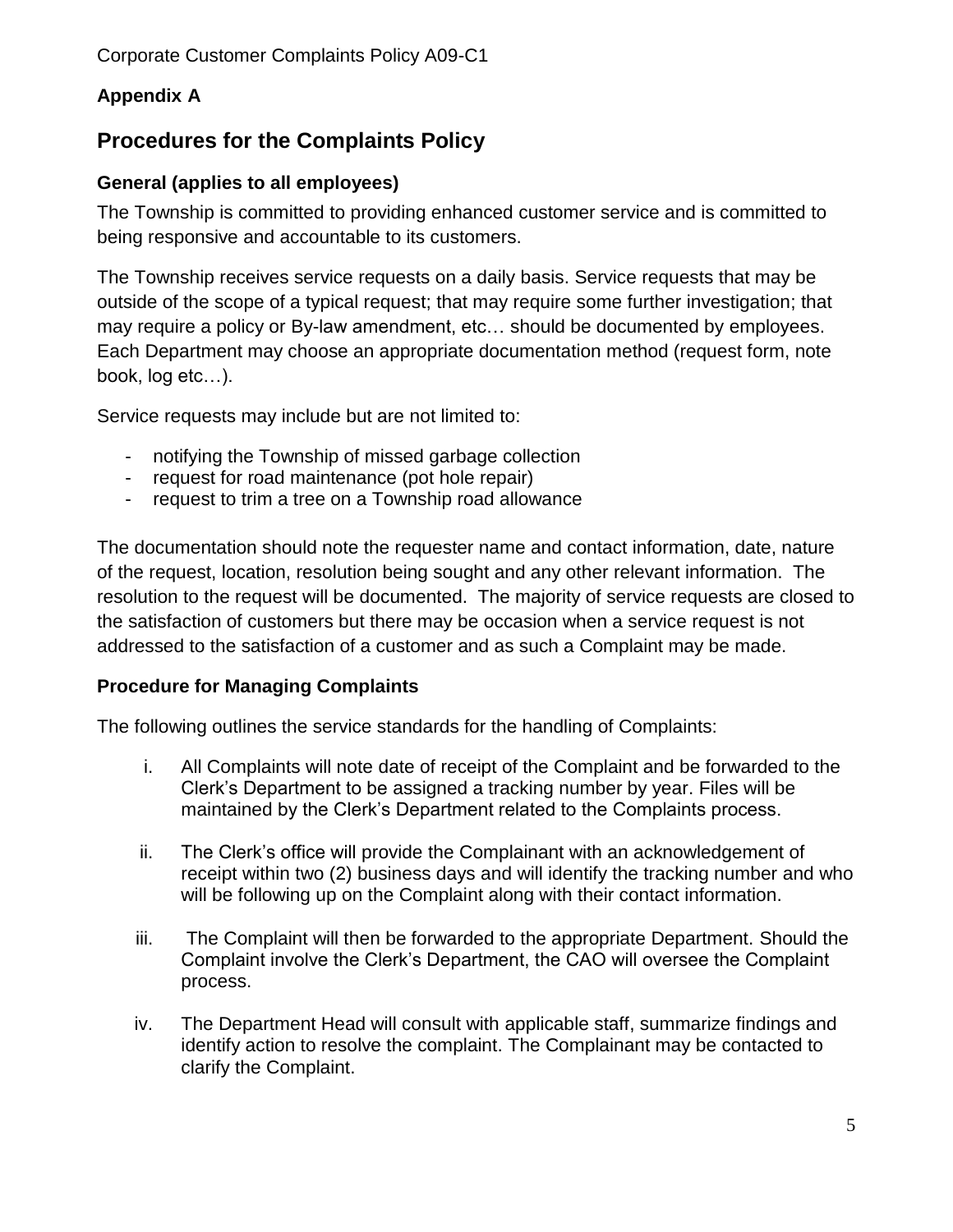- v. All Complaints necessitate a review/investigation and a written response.
- vi. Ideally within 10 business days, a response is to be provided to Complainants, barring exceptional circumstances.
- vii. Should there be a need for additional response time the Complainant will be advised within the 10 day time frame that additional time is required including the projected time frame for a response. Complainants will be provided updates during the review process.

#### viii. **Complaint Response and Communication of the Decision**

The written response to the Complainant will include:

- Setting out of the complaint
- Details on how the investigation/review was conducted
- Summary of the facts
- Outline of the findings
- Action being taken to address the complaint
- A suggestion(s) for an appropriate resolution along with the rationale supporting the proposed resolution

The written response shall then be provided to the Complainant and will include the next steps for an appeal to the CAO / Council depending on the nature of the complaint. If the Complainant is satisfied, the complaint is closed and documented as such on the Complaint Form.

It may also include an apology, reconsideration, restitution and/or change in policy – as possible remedies. *The Apology Act* provides that apologies are not admissible as evidence of fault or liability.

In order to initiate a complaint, the complaint form must be received, however if an action is taken during the complaint process verbally, ensure that a record of this action is documented.

ix. The CAO may assist with the investigation/review of the complaint. The CAO will be informed of all Complaints and will be provided with a copy of the response to the Complaint.

#### **Complaint Process and Complaint Form**

Complaints must be in writing and include information such as:

- Details of what happened.
- Where did this happen? Is it within the township's areas of responsibility?
- When it happened?
- Who was involved?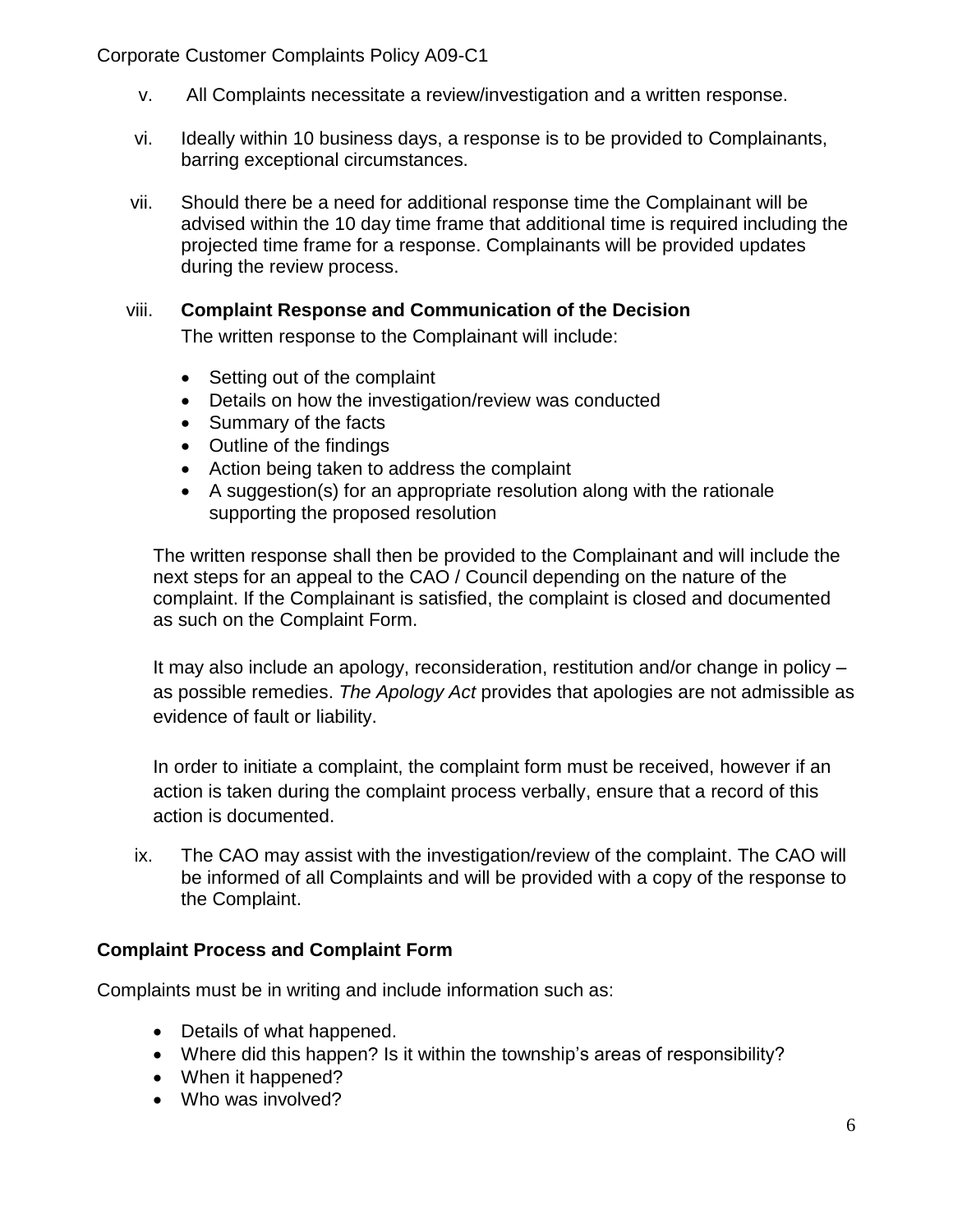- What was said or done, or not done?
- What kind of resolution is being sought?
- Contact details of the Complainant.

A municipal Complaint Form will be used to document Complaints attached hereto as Appendix "B".

### **Complaints to the Ontario Ombudsman**

The Ombudsman's role is to enhance, not replace local accountability. The Ombudsman's office strongly encourages municipalities to resolve local issues through their own Complaints process. Complaints made to the Ombudsman's office will be assessed and if an issue has not followed the local Complaint process, the Complainant will be referred to the local municipality. If the local mechanism has been exhausted the Ombudsman's office will assess the complaint. The Ombudsman's office defines the resolution of a Complaint as being satisfied that there has been appropriate action, follow-up and investigation of a Complaint i.e. the Complainant may not get what they have requested.

The Ombudsman's Office:

- cannot overturn decisions of the Township
- cannot issue penalties (recommendations are not binding)
- cannot investigate complaints that are before the courts or a tribunal (e.g. Ontario Municipal Board) or the decision of the courts
- cannot investigate closed meeting complaints (separate process)
- cannot investigate certain local Boards (e.g Police Services Boards, Library Boards) (separate process)

In addition the Office

- can decide not to investigate issues arising pre-2016 (date legislation came into effect) where there is no opportunity to effect change
- can decide not to investigate Complaints deemed frivolous and vexatious

Ombudsman Contact: [www.ombudsman.on.ca](http://www.ombudsman.on.ca/)